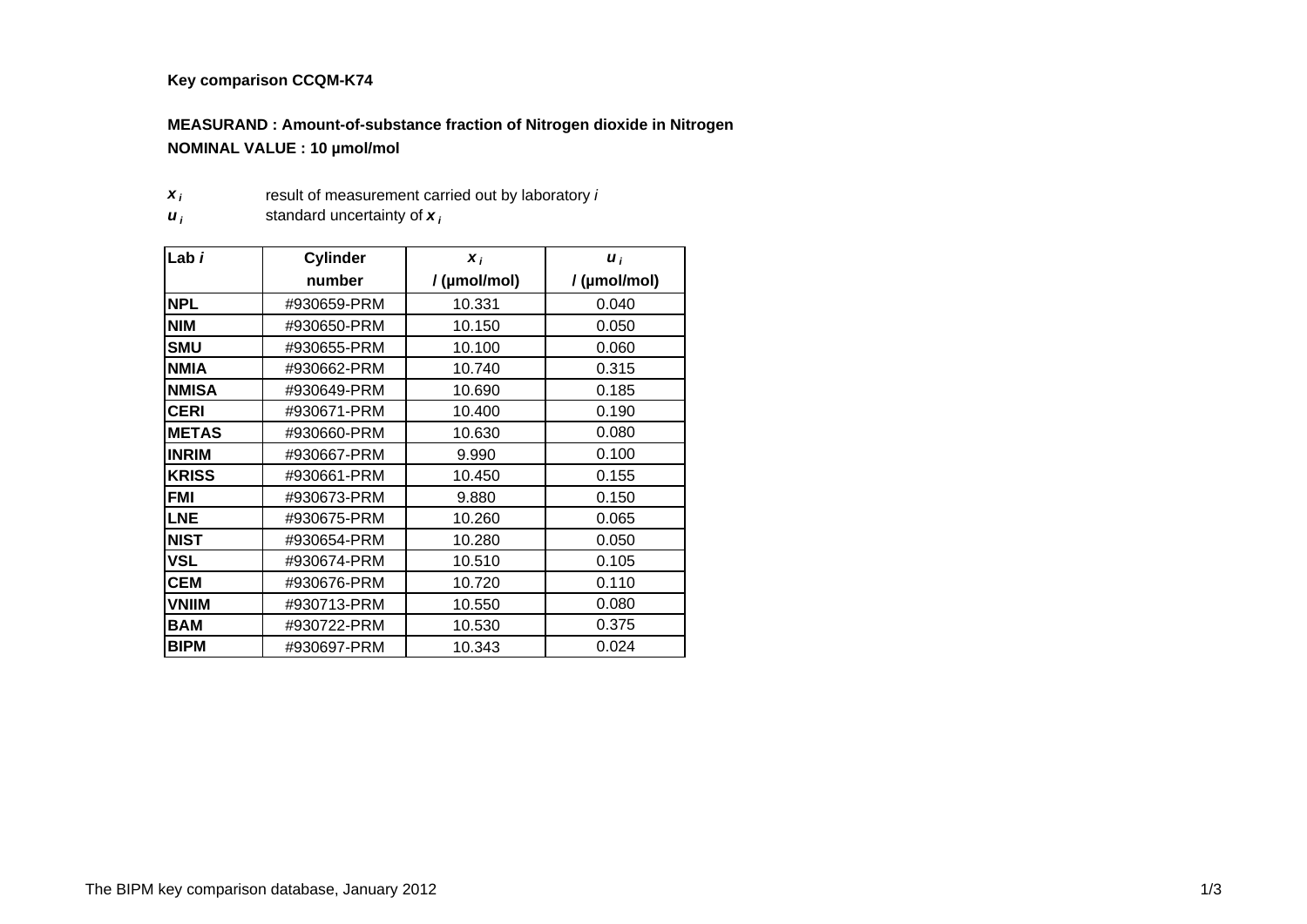## **Key comparison CCQM-K74**

**MEASURAND : Amount-of-substance fraction of Nitrogen dioxide in Nitrogen NOMINAL VALUE : 10 µmol/mol**

The key comparison reference value is the Nitrogen dioxide mole fraction assigned by the BIPM,  $\bm{x}_\mathsf{R}{}_{\pmb{i}},$  to the cylinder measured by **laboratory** *i* **, as explained in Section 5 on page 20 of the Final Report and in its Annex 2 on page 38.**  Its standard uncertainty, *u*<sub>R*i*</sub>, is calculated using Equation (1) given on page 20 of the Final Report, with applying appropriate covariance **factors as detailed in Annex 1.**

**The degree of equivalence of laboratory** *i* **with respect to the key comparison reference value is given by a pair of terms:**

 $D_i = (x_i - x_{\rm Ri})$  and  $U_i$ , its expanded uncertainty (k = 2), both expressed in µmol/mol, with  $U_i = 2(u_i^2 + u_{\rm Ri}^2)^{1/2}$ .

**No pair-wise degrees of equivalence are computed for this key comparison.**

| Lab i        | <b>Cylinder</b> | $X_{\text{R}i}$ | $u_{\text{R}i}$ | $D_i$        | $\boldsymbol{U}_i$ |
|--------------|-----------------|-----------------|-----------------|--------------|--------------------|
|              | number          | / (µmol/mol)    | / (µmol/mol)    | / (µmol/mol) | / (µmol/mol)       |
| <b>NPL</b>   | #930659-PRM     | 10.226          | 0.042           | 0.105        | 0.115              |
| <b>NIM</b>   | #930650-PRM     | 10.227          | 0.042           | $-0.077$     | 0.130              |
| <b>SMU</b>   | #930655-PRM     | 10.347          | 0.042           | $-0.247$     | 0.146              |
| <b>NMIA</b>  | #930662-PRM     | 10.378          | 0.042           | 0.362        | 0.635              |
| <b>NMISA</b> | #930649-PRM     | 10.347          | 0.042           | 0.343        | 0.379              |
| <b>CERI</b>  | #930671-PRM     | 10.351          | 0.041           | 0.049        | 0.389              |
| <b>METAS</b> | #930660-PRM     | 10.431          | 0.041           | 0.199        | 0.180              |
| <b>INRIM</b> | #930667-PRM     | 10.183          | 0.042           | $-0.193$     | 0.217              |
| <b>KRISS</b> | #930661-PRM     | 10.270          | 0.042           | 0.180        | 0.321              |
| <b>FMI</b>   | #930673-PRM     | 10.417          | 0.041           | $-0.537$     | 0.311              |
| <b>LNE</b>   | #930675-PRM     | 10.378          | 0.041           | $-0.118$     | 0.154              |
| <b>NIST</b>  | #930654-PRM     | 10.299          | 0.041           | $-0.019$     | 0.130              |
| <b>VSL</b>   | #930674-PRM     | 10.370          | 0.041           | 0.140        | 0.226              |
| <b>CEM</b>   | #930676-PRM     | 10.435          | 0.042           | 0.285        | 0.235              |
| <b>VNIIM</b> | #930713-PRM     | 10.320          | 0.042           | 0.230        | 0.181              |
| <b>BAM</b>   | #930722-PRM     | 10.350          | 0.042           | 0.180        | 0.755              |
| <b>BIPM</b>  | #930697-PRM     | 10.343          | 0.041           | 0.000        | 0.096              |